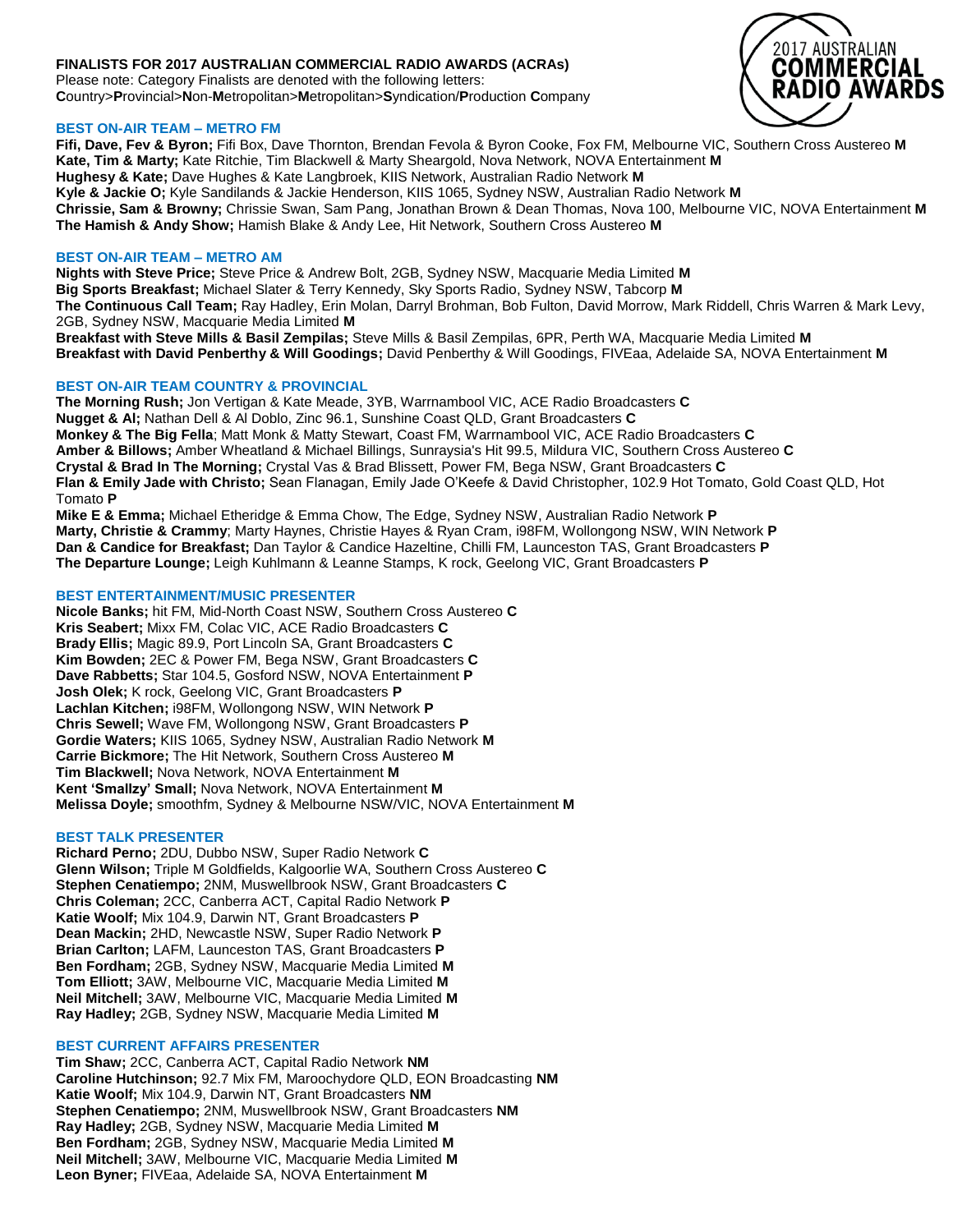### **BEST SPORTS PRESENTER**

**Lachi Rooke;** 3YB & Coast FM, Warrnambool VIC, ACE Radio Broadcasters **C Jock Brady;** 3CS & Mixx FM, Colac VIC, ACE Radio Broadcasters **C Glenn Wilson;** Triple M Goldfields, Kalgoorlie WA, Southern Cross Austereo **C Phil Small;** 2CC, Canberra ACT, Capital Radio Network **P Jeremy Ryan;** KOFM, Newcastle NSW, Southern Cross Austereo **P Tom King;** K rock, Geelong VIC, Grant Broadcasters **P Travis Winks;** Wave FM, Wollongong NSW, Grant Broadcasters **P Matthew Johns;** Triple M, Sydney NSW, Southern Cross Austereo **M Tim Lane;** 3AW, Melbourne VIC, Macquarie Media Limited **M Mark Levy;** 2GB, Sydney NSW, Macquarie Media Limited **M Peter Sterling;** Triple M, Sydney NSW, Southern Cross Austereo **M**

### **BEST NETWORKED PROGRAM**

**Rural QLD Today;** Ben Dobbin, Resonate Broadcasting **C The Morning Rush;** Jon Vertigan & Kate Meade, ACE Radio Broadcasters **C Country Today;** Nick O'Connell, ACE Radio Broadcasters **C 20.20 Retro Countdown;** Aaron Stevens, Grant Broadcasters **C The Campus;** Mikey Nielsen, Grant Broadcasters **P Ned & Josh;** Ned Breward & Josh Torney, Southern Cross Austereo **P OZ Made;** Sarah Demicoli, Grant Broadcasters **P Kate, Tim & Marty;** Kate Ritchie, Tim Blackwell & Marty Sheargold, NOVA Entertainment **M Smallzy's Surgery;** Kent Small, NOVA Entertainment **M The Kyle & Jackie O Show;** Kyle Sandilands & Jackie Henderson, Australian Radio Network **M Hughesy & Kate;** Dave Hughes & Kate Langbroek, Australian Radio Network **M The Hamish & Andy Show;** Hamish Blake & Andy Lee, Southern Cross Austereo **M**

## **BEST SYNDICATED AUSTRALIAN PROGRAM**

**Fitzy & Wippa;** Ryan Fitzgerald, Michael Wipfli, Tom Ivey, Sarah Fletcher & Tom Murray, NOVA Entertainment **Boxed In;** Fifi Box, Southern Cross Austereo **The Ray Hadley Country Music Countdown;** Ray Hadley, Macquarie Media Limited **My Generation;** Southern Cross Austereo

## **BEST MARKETING CAMPAIGN**

**Star Network Launch;** Cassy Small, Star FM, Cairns/Townsville/Mackay QLD, Grant Broadcasters **NM hit104.7 2016/17 Campaign;** Zak Davies, hit104.7, Canberra ACT, ARN/SCA **NM Triple M Only One Campaign;** SCA Regional, Regional Triple M Network, Gold Coast QLD, Southern Cross Austereo **NM Nova 106.9 Bath Tub;** Ashley Bradnam, Kip Wightman, David Lutteral & Dee Curtis, Nova 106.9, Brisbane QLD, NOVA Entertainment **M Nova Brand Refresh;** Tony Thomas, Leanne Glamuzina-Gibb & Troy Pearce, Nova Network, NOVA Entertainment **M smooth Festival of Chocolate;** Kathrine Holland, Luke Minto, Damien Weekes & Luke Wilson, smoothfm, Sydney NSW, NOVA Entertainment **M**

**There's only one Kyle & Jackie O;** ARN Marketing & KIIS 1065 Content Team, KIIS 1065, Sydney NSW, Australian Radio Network **M Moments - Hit Brand Campaign;** Southern Cross Austereo Marketing Team, The Hit Network, Southern Cross Austereo **M**

#### **ENGINEERING EXCELLENCE**

**Studio Clock Display System;** Matt Paton, 4TO FM & hit103.1, Townsville QLD, Southern Cross Austereo **NM SCA Cairns Relocation;** Matt Paton, Bill Wilson & SCA Qld Engineering, hit103.5 & Triple M, Cairns QLD, Southern Cross Austereo **NM Kate, Tim & Marty's Show From A Car;** John Pearce, Mat Powell & Robert Zamora, Nova Network, NOVA Entertainment **M National Vodafone Project;** Mitchell Couchman, John Pearce & Mark Downes, Nova Network, NOVA Entertainment **M Android OB Kits: Customization Without Cost;** Phil Elzerman & Cameron Roberts, Triple M, Sydney NSW, Southern Cross Austereo **M**

### **BRIAN WHITE AWARD FOR RADIO JOURNALISM**

**Alice Hogg;** 2GB Sydney NSW, Macquarie Media Limited **Neil Mitchell;** 3AW, Melbourne VIC, Macquarie Media Limited **Dianne Coveny-Garland;** 2SM, Sydney NSW, Super Radio Network **Jordan Tunbridge;** 3AW, Melbourne, VIC, Macquarie Media Limited

#### **BEST NEWCOMER ON-AIR**

**Georgia Holland;** 2XL, Jindabyne NSW, Capital Radio Network **C Billy Bradley;** Eagle FM, Goulburn NSW, Capital Radio Network **C Paige Leacey;** Magic 93.1, Berri SA, Grant Broadcasters **C Eddie Williams;** 2CC, Canberra ACT, Capital Radio Network **P Jessica Farchione;** hit96.9, Shepparton VIC, Southern Cross Austereo **P Lydia Crates;** Wave FM, Wollongong NSW, Grant Broadcasters **P Erin Molan;** 2GB, Sydney NSW, Macquarie Media Limited **M Matthew Dyktynski;** Mix 94.5 FM, Perth WA, Southern Cross Austereo **M Isa Guha;** Triple M, Sydney NSW, Southern Cross Austereo **M Rebecca Judd;** KIIS Network, Australian Radio Network **M**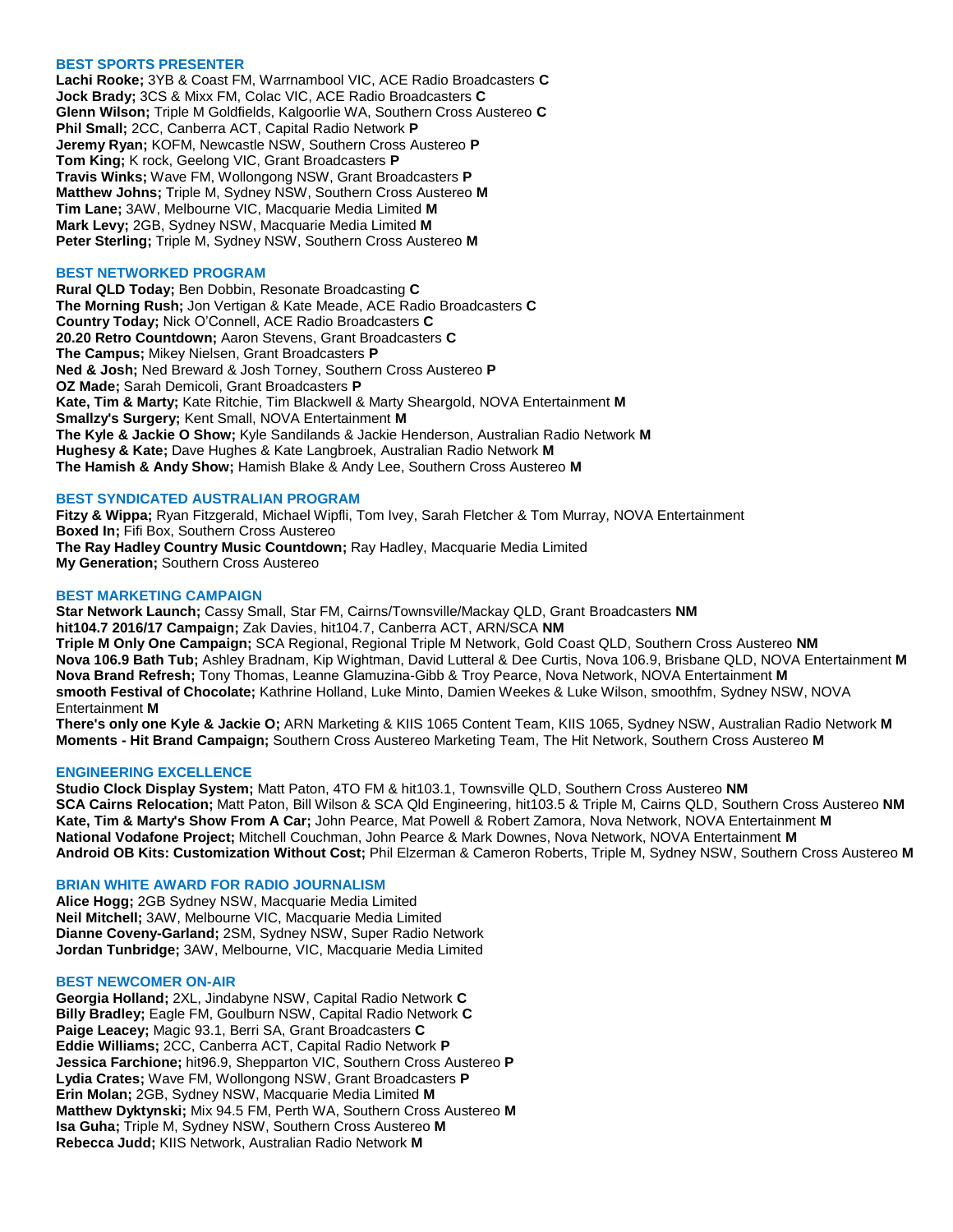#### **BEST SPORTS EVENT COVERAGE**

**2CC Raiders Call Team;** Phil Small, Chris O'Brien, Joe Prevedello & Scott Freeman, 2CC, Canberra ACT, Capital Radio Network **NM The Super Cheap Auto Bathurst 1000;** The 2BS Race Team, 2BS Gold, Bathurst NSW, Bathurst Broadcasters **NM 2016 AFL Grand Final - Every dog has his day;** The K rock Football Commentary Team, K rock, Geelong VIC, Grant Broadcasters **NM Cowboys V Broncos;** Cowboys Call Team, 4TO FM, Townsville QLD, Southern Cross Austereo **NM 2016 NRL Grand Final;** Ray Hadley & The Continuous Call Team, 2GB, Sydney NSW, Macquarie Media Limited **M 2016 AFL Grand Final;** Tim Lane, 3AW, Melbourne VIC, Macquarie Media Limited **M 2016 AFL Grand Final;** Triple M Footy, Triple M Network, Southern Cross Austereo **M 2016 AFL Preliminary Final;** 1116 SEN AFL Commentary Team, 1116 SEN, Melbourne VIC, Pacific Star Network **M**

## **BEST NEWS PRESENTER COUNTRY & PROVINCIAL**

**Georgia Holland;** 2XL, Jindabyne NSW, Capital Radio Network **C Lois Chislett;** 3YB & Coast FM, Warrnambool VIC, ACE Radio Broadcasters **C Emma Elsom;** 3WM & Mixx FM, Horsham VIC, ACE Radio Broadcasters **C Nicola Ryan;** 91.9 Sea FM, Maroochydore QLD, EON Broadcasting **P Caitlin Unger;** Star 104.5, Gosford NSW, NOVA Entertainment **P Katarina Slavich;** hit104.7, Canberra ACT, ARN/SCA **P Rebecca Dakin;** 102.9 Hot Tomato, Gold Coast QLD, Hot Tomato **P**

## **BEST NEWS PRESENTER - METRO FM**

**Steve Blanda;** smoothfm, Sydney NSW, NOVA Entertainment **M Michelle Stephenson;** Nova 96.9, Sydney NSW, NOVA Entertainment **M Adam Hemmings;** mix94.5, Perth WA, Southern Cross Austereo **M Keegan Buzza;** WSFM, Sydney NSW, Australian Radio Network **M**

## **BEST NEWS PRESENTER - METRO AM**

**David Armstrong;** 3AW, Melbourne VIC, Macquarie Media Limited **M Natalie Peters;** 2GB, Sydney NSW, Macquarie Media Limited **M Jo Hayes;** 4KQ, Brisbane QLD, Australian Radio Network **M Hope Fabillar;** 4KQ, Brisbane QLD, Australian Radio Network **M**

#### **BEST DIGITAL RADIO FORMAT**

**Coles Radio;** Sarah Fletcher & Brian Johnston, Melb/Bris/Syd/Ade/Perth VIC/QLD/NSW/SA/WA, NOVA Entertainment **Buddha Radio;** Adam Williscroft & Michael McPhee, Melb/Bris/Syd/Ade/Perth VIC/QLD/NSW/SA/WA, Southern Cross Austereo **Oldskool Radio;** Adam Williscroft & Michael McPhee, Melb/Bris/Syd/Ade/Perth VIC/QLD/NSW/SA/WA, Southern Cross Austereo **Elf Radio;** iHeartRadio Content Team, Sydney NSW, Australian Radio Network

## **BEST STATION PRODUCED COMEDY SEGMENT**

**The Family Camping Holiday Handicap;** Jon Vertigan, 3YB, Warrnambool VIC, ACE Radio Broadcasters **C Jase & Juelz's Pre-Gym Gym;** Jason Strozkiy, Juelz Jarry & Sophie Hancock, hit93.5, Dubbo NSW, Southern Cross Austereo **C Hipster VB;** Brad Blissett, Power FM, Bega NSW, Grant Broadcasters **C The Week That Was - Migaloo;** David Dollin, KOFM, Newcastle NSW, Southern Cross Austereo **P The Worst Wrong Text Message;** Dave Rabbetts & Julie Goodwin, Star 104.5, Gosford NSW, NOVA Entertainment **P Unknowing Florist Sing-A-Long;** Ryan Jon, Tanya Hennessy, Matthew Heap & Josh Peck, hit104.7, Canberra ACT, ARN/SCA **P Kiwi Siri;** Todd Stevens, Power FM, Nowra NSW, Grant Broadcasters **P Australia's Best Bloke;** Hamish Blake & Andy Lee, The Hit Network, Southern Cross Austereo **M Cyclone Debbie;** Amanda Keller & Brendan Jones, WSFM, Sydney NSW, Australian Radio Network **M Hughesy and Kate - Paternity Test;** Dave Hughes & Kate Langbroek, KIIS Network, Australian Radio Network **M 'Mean' Ed Sheeran Pranks Hughesy & Kate;** Kyle Sandilands & Jackie Henderson, KIIS 1065, Sydney NSW, Australian Radio Network **M The Luke Bradnam Show with Libby Trickett & Dobbo;** Luke Bradnam, Triple M, Brisbane/Gold Coast QLD, Southern Cross Austereo **M**

## **BEST SHOW PRODUCER – ENTERTAINMENT/MUSIC**

**Nicole Levey;** Tanya & Steve, KOFM, Newcastle NSW, Southern Cross Austereo **NM Matthew Heap;** Kristen & Rod, Mix 106.3, Canberra ACT, ARN/SCA **NM Leanne Stamps;** The Departure Lounge, K rock, Geelong VIC, Grant Broadcasters **NM Brittany Gray;** Marty, Christie & Crammy, i98FM, Wollongong NSW, WIN Network **NM Tom Ivey;** Fitzy & Wippa Breakfast Show, Nova 96.9, Sydney NSW, NOVA Entertainment **M Sonder Novak-Booth;** Fifi, Dave, Fev & Byron, Fox FM, Melbourne VIC, Southern Cross Austereo **M Elle Conwell;** Kate, Tim & Marty, Nova Network, NOVA Entertainment **M Bruno Bouchet;** The Kyle & Jackie O Show, KIIS 1065, Sydney NSW, Australian Radio Network **M Sacha French;** Hughesy & Kate, KIIS Network, Australian Radio Network **M**

#### **BEST SHOW PRODUCER – TALK/CURRENT AFFAIRS**

**Jake Levin;** Mornings with John Mackenzie, Classic Hits 4CA, Cairns QLD, Grant Broadcasters **NM Geoff Koop;** Canberra Live, 2CC, Canberra ACT, Capital Radio Network **NM Eddie Williams;** 2CC Breakfast with Tim Shaw, 2CC, Canberra ACT, Capital Radio Network **NM Taylah Hill;** The Ray Hadley Morning Show, 2GB, Sydney NSW, Macquarie Media Limited **M Zac McLean;** Ben Fordham Sydney Live, 2GB, Sydney NSW, Macquarie Media Limited **M Katie Dower;** Afternoons with Denis Walter, 3AW, Melbourne VIC, Macquarie Media Limited **M Andy Ruzgar;** FIVEaa Breakfast with David Penberthy & Will Goodings, FIVEaa, Adelaide SA, NOVA Entertainment **M**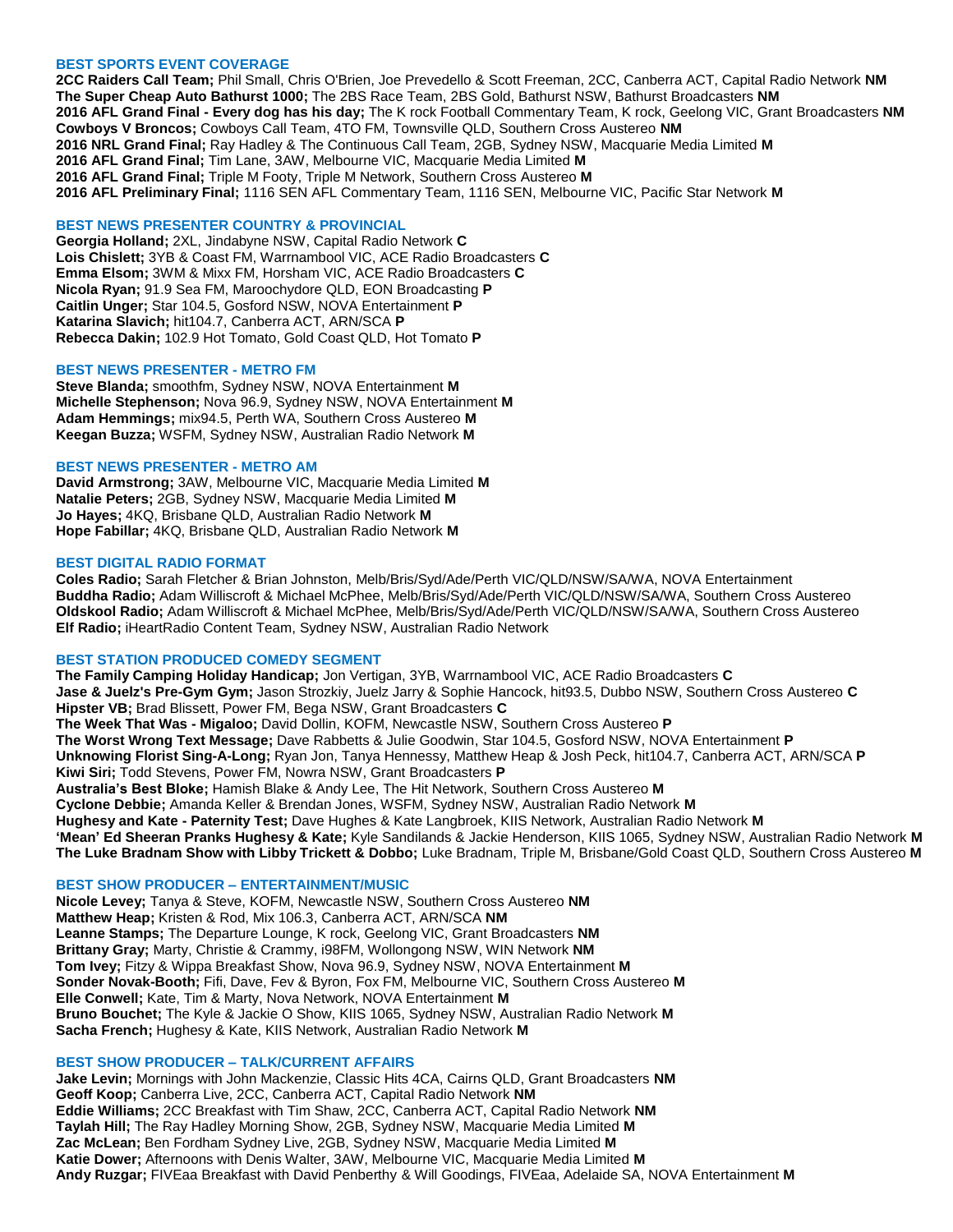## **BEST MUSIC DIRECTOR**

**Macka Dixon;** Max FM, Taree NSW, Super Radio Network **C Benny Hope;** 2BS Gold & B-Rock FM, Bathurst NSW, Bathurst Broadcasters **C Jack Tree;** Snow FM, Jindabyne NSW, Capital Radio Network **C Trent Towson;** hit90.9 Sea FM, Gold Coast QLD, Southern Cross Austereo **P Violet Merhi;** hit106.9, Newcastle NSW, Southern Cross Austereo **P Andrew Very;** 92.5 Gold FM, Gold Coast QLD, Southern Cross Austereo **P Jodie Williams;** Power FM, Nowra NSW, Grant Broadcasters **P Georgina Ingham-Myers;** Nova 106.9, Brisbane QLD, NOVA Entertainment **M Dan Hill;** Fox FM, Melbourne VIC, Southern Cross Austereo **M Jack Ball;** hit105, Brisbane QLD, Southern Cross Austereo **M Scott Baker-Smith;** Nova 100, Melbourne VIC, NOVA Entertainment **M**

### **BEST PROMOTIONS DIRECTOR**

**Carly Finch;** KOFM & hit106.9, Newcastle NSW, Southern Cross Austereo **NM Cassie Grentell;** Star 104.5, Gosford NSW, NOVA Entertainment **NM Zak Davies;** hit104.7 & Mix 106.3, Canberra ACT, ARN/SCA **NM Molly Perrett;** K rock & Bay 93.9, Geelong VIC, Grant Broadcasters **NM Katherine Tonkin;** smoothfm, Sydney NSW, NOVA Entertainment **M Tim Dwyer;** Triple M, Sydney NSW, Southern Cross Austereo **M Melissa Ratchford;** ARN Melbourne, VIC, Australian Radio Network **M Natalie Storer;** KIIS 101.1, Melbourne VIC, Australian Radio Network **M Natali Brabant;** KIIS 1065, Sydney NSW, Australian Radio Network **M**

## **BEST PROGRAM DIRECTOR**

**Peter Samios;** hit93.5, Dubbo NSW, Southern Cross Austereo **C Michael Moffett;** Triple M & hit105.5, Coffs Harbour NSW, Southern Cross Austereo **C Ted Guinea;** River 1467, Mildura VIC, Grant Broadcasters **C Mike Byrne;** KOFM & hit106.9, Newcastle NSW, Southern Cross Austereo **P Corey Kay;** hit90.9 Sea FM, Gold Coast QLD, Southern Cross Austereo **P Tony Aldridge;** i98FM, Wollongong NSW, WIN Network **P Leigh Kuhlmann;** K rock, Geelong VIC, Grant Broadcasters **P Jay Walkerden;** Nova 106.9, Brisbane QLD, NOVA Entertainment **M Georgie Page;** smoothfm, Sydney/Melbourne NSW/VIC, NOVA Entertainment **M Charlie Fox;** WSFM, Sydney NSW, Australian Radio Network **M Barry Drinkwater;** 97.3FM & 4KQ, Brisbane QLD, Australian Radio Network **M**

#### **BEST DOCUMENTARY**

**hit106.9 Farewell NXFM - Welcome hit106.9;** Nick Gill, Sophie Tiller, Gabriel McGrath, Mike Byrne & Mark Brewer, hit106.9, Newcastle NSW, Southern Cross Austereo **NM Braden's Story;** Ryan Jon, Tanya Hennessy & Joe Gleeson, hit104.7, Canberra ACT, ARN/SCA **NM What Is It Like?;** Kristen Henry, Mix 106.3, Canberra ACT, ARN/SCA **NM 92.5 Gold FM Remembers Glenn Frey 1 Year On;** Dennis Guthrie & Andrew Very, 92.5 Gold FM, Gold Coast QLD, Southern Cross Austereo **NM Port Arthur: 20 years on;** Merrickville, Triple M Network, Southern Cross Austereo **M The Triple M Grill Team Inside Long Bay Jail;** The Triple M Grill Team**,** Triple M, Sydney NSW, Southern Cross Austereo **M Radiothon;** Shane Rogers, FIVEaa, Adelaide SA, NOVA Entertainment **M Solider On Special for ANZAC Day;** Mick Molloy, Dave Collins & Jay Mueller, Triple M, Melbourne VIC, Southern Cross Austereo **M**

#### **BEST ACHIEVEMENT IN PRODUCTION**

**Mike Narrier;** hit99.7, Griffith NSW, Southern Cross Austereo **C Andrew Andrews;** Real FM, Mudgee NSW, Super Radio Network **C Darcy Thomson;** 3HA & Mixx FM, Hamilton VIC, ACE Radio Broadcasters **C Simon Valentine;** 2CC, Canberra ACT, Capital Radio Network **P Chris Crickmay;** 92.5 Gold FM, Gold Coast QLD, Southern Cross Austereo **P Matthew Fulton;** 102.9 Hot Tomato, Gold Coast QLD, Hot Tomato **P David Horspool;** 2GO & Sea FM, Gosford NSW, Southern Cross Austereo **P Ben Ryan;** Nova 106.9, Brisbane QLD, NOVA Entertainment **M Tim Mountford;** Nova 100, Melbourne VIC, NOVA Entertainment **M Mike Santos;** KIIS 101.1, Melbourne VIC, Australian Radio Network **M Chris Davis;** KIIS Network, Australian Radio Network **M siDesHoW Mike Andersen;** Triple M, Sydney NSW, Southern Cross Austereo **M**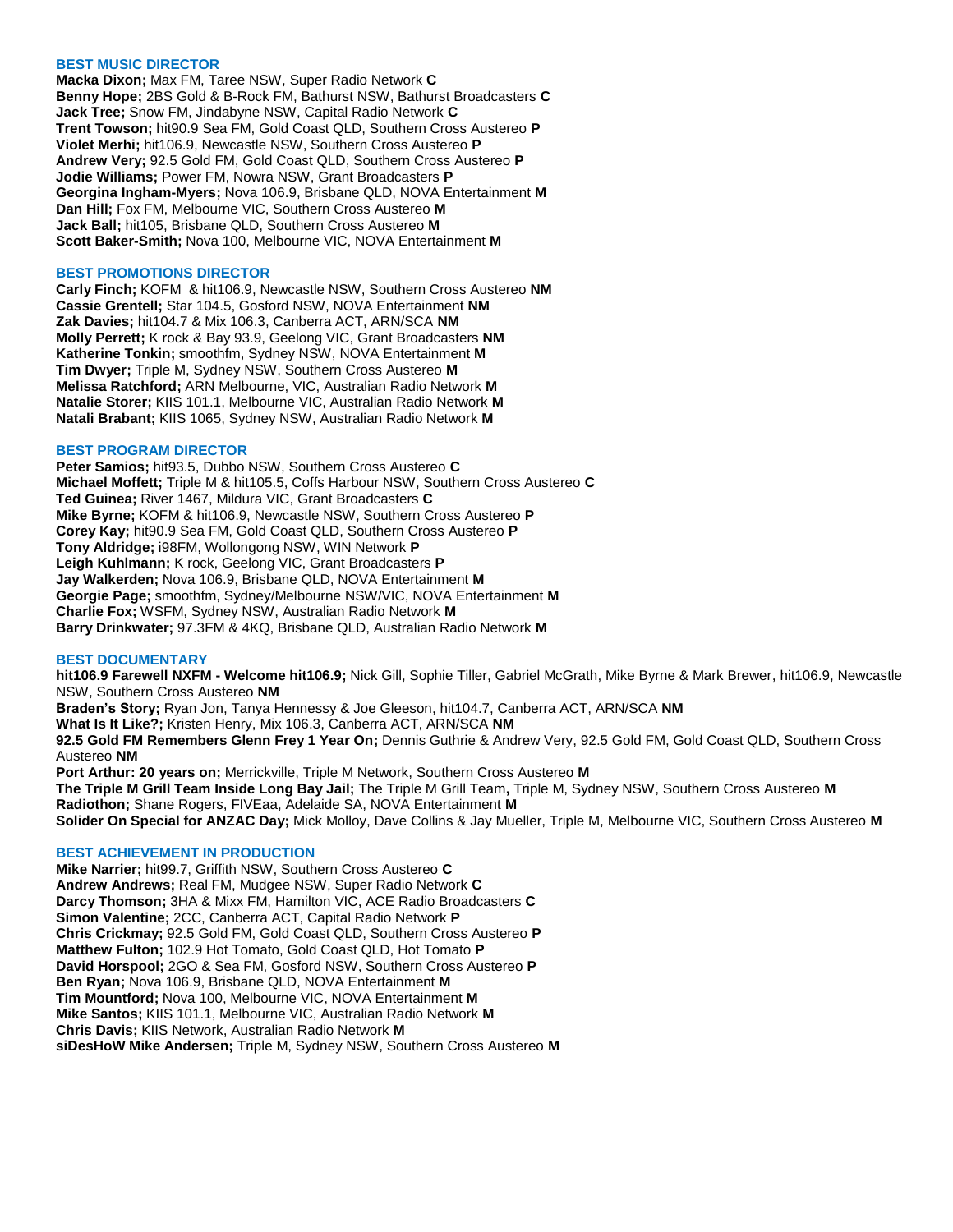## **BEST MUSIC SPECIAL**

**Top 99 Oz Rock Songs;** Benny Hope, Sarah Boorer & Daniel King, B-Rock FM, Bathurst NSW, Bathurst Broadcasters **C A Coldplay Kind of Christmas;** Joseph Groth, Regional Hit Network, Gold Coast QLD, Southern Cross Austereo **C Chuck Berry - Tribute to a Legend;** Chris Mills & Craig Bassett, 2MG, Mudgee NSW, Super Radio Network **C Whispering Jack Turns 30;** George Mihalos, 2CA, Canberra ACT, Capital Radio Network **P Remembering Freddie;** Daniel Gunn, 1116 6MM, Mandurah WA, West Coast Radio **P Greatest Artist of all Time;** Corey Kay, Jeff Nielsen, Andrew Very & Stephanie Zalfelds, Regional Triple M Network, Gold Coast QLD, Southern Cross Austereo **P smoothfm's Top 500 Countdown;** Georgie Page, Kate Mason & Travis Evans, smoothfm, Melbourne/Sydney VIC/NSW, NOVA Entertainment **M Ed Sheeran Live at Hanging Rock;** Hit Network Content Team, The Hit Network, Southern Cross Austereo **M Mothers who Rock;** Amanda Keller, Suze DeMarchi & WSFM Content Team, WSFM, Sydney NSW, Australian Radio Network **M**

**Nova's Red Room with Ed Sheeran Live From Sydney Opera House;** NOVA Entertainment Team, Nova Network, NOVA Entertainment **M**

**Something So Strong: Celebrating 30 Years of Crowded House;** Barry Bissell, Jeff Jenkins & Andy Wells, Melbourne VIC, Andy Wells Media **S/PC**

**Celebrating 30 years: U2 - The Joshua Tree;** Barry Bissell, Jeff Jenkins & Andy Wells, Melbourne VIC, Andy Wells Media **S/PC Midnight Oil - Still Burning;** Barry Bissell, Jeff Jenkins & Andy Wells, Melbourne VIC, Andy Wells Media **S/PC**

## **BEST STATION SALES ACHIEVEMENT**

**hit106.9 Sales Team;** hit106.9, Newcastle NSW, Southern Cross Austereo **NM River 1467 Team;** River 1467, Mildura VIC, Grant Broadcasters **NM LAFM/Chilli Sales Team;** LAFM & Chilli FM, Launceston TAS, Grant Broadcasters **NM SEN Direct Sales Team;** 1116 SEN, Melbourne VIC, Pacific Star Network **M Brisbane Agency Sales;** 97.3FM, Brisbane QLD, Australian Radio Network **M Nova 100 Sales Team;** Nova 100, Melbourne VIC, NOVA Entertainment **M**

#### **BEST AGENCY SALESPERSON**

**Simon Mikulich;** Nova 93.7, Perth WA, NOVA Entertainment **Lachlan Smith;** Hit & Triple M Network, Perth WA, Southern Cross Austereo **Leaza Stevens;** Nova 91.9 & FIVEaa, Adelaide SA, Nova Entertainment **Jessica Roach;** Nova 96.9, Sydney NSW, NOVA Entertainment

## **BEST DIRECT SALESPERSON**

**Kristy Cooper;** 2DU & ZOO FM, Dubbo NSW, Super Radio Network **C Janeen Hosemans;** 2BS Gold & B-Rock FM, Bathurst NSW, Bathurst Broadcasters **C Ashlee Armstrong;** Triple M & Hit FM Goldfields, Kalgoorlie WA, Southern Cross Austereo **C Shannon Vamvoukis;** C91.3, Campbelltown NSW, WIN Network **P Anthony Zibara;** Star 104.5, Gosford NSW, NOVA Entertainment **P Casey Gould;** KOFM & hit106.9, Newcastle NSW, Southern Cross Austereo **P Chelsea Teelow;** hit107 & Triple M, Adelaide SA, Southern Cross Austereo **M Duncan Fosdike;** hit107 & Triple M, Adelaide SA, Southern Cross Austereo **M Corina Rose;** hit107 & Triple M, Adelaide SA, Southern Cross Austereo **M Susie Michaels;** ARN National, Sydney NSW, Australian Radio Network **M**

#### **BEST STATION PRODUCED COMMERCIAL – SINGLE**

**Milligans are Marvelous;** Jenny Summerville, Glen Thomas & Pam Howard, 2RE & Max FM, Taree NSW, Super Radio Network **C Cheese World;** Cathy Jubb & Alex Davidson, 3YB & Coast FM, Warrnambool VIC, ACE Radio Broadcasters **C Glenn Howell Optometrist;** Ray Adams & Darcy Thomson, 3HA & Mixx FM, Hamilton VIC, ACE Radio Broadcasters **C Sandals with Socks;** Matt Lygoe, Star 104.5, Gosford NSW, NOVA Entertainment **P G & M Cochrane;** Joel Tasker & Cassie Aldridge; SCA Wagga Wagga, NSW, Southern Cross Austereo **P Monster Car Audio;** Katrina Fowler & Anna Cook, Sea FM, Gosford NSW, Southern Cross Austereo **P Whoops Whoops;** Garry Dean & Drew Barrett, Nova 93.7, Perth WA, NOVA Entertainment **M Tune In To Win;** Jonathan Williams, Daniel Schmutter & Danny O'Grady, The Studio at SCA, Melbourne VIC, Southern Cross Austereo **M Scratch Master Craig;** Mitch Mitchell, The Studio at SCA, Perth WA, Southern Cross Austereo **M Bieber;** Matt Dickson, The Studio at SCA, National, Southern Cross Austereo **M**

#### **BEST STATION PRODUCED COMMERCIAL – CAMPAIGN**

**New York Pizza Bar;** Marc Dwyer & Matt Lygoe, Star 104.5, Gosford NSW, NOVA Entertainment **NM Hurst Camera House;** Scott Dinsmore & Cassie Aldridge, The Limestone Coast's MMM, Mount Gambier SA, Southern Cross Austereo **NM Wyong Family Practice;** Cameron Horn & David Horspool, Sea FM, Gosford NSW, Southern Cross Austereo **NM Everyday;** Garry Dean & Drew Barrett, Nova 93.7, Perth WA, NOVA Entertainment **M Jack Links Beef Jerky - Feeling Snacky;** SEN Creative - Marcus Daw & Eddie Olek, 1116 SEN, Melbourne VIC, Pacific Star Network **M ASPAC - The Goddess;** Darren Collins & Chris Gates, Triple M, Melbourne VIC, Southern Cross Austereo **M Virginia Home & Garden;** John Curran, Eddie Bye & Jo-anne Oertel, Nova 91.9, Adelaide SA, NOVA Entertainment **M**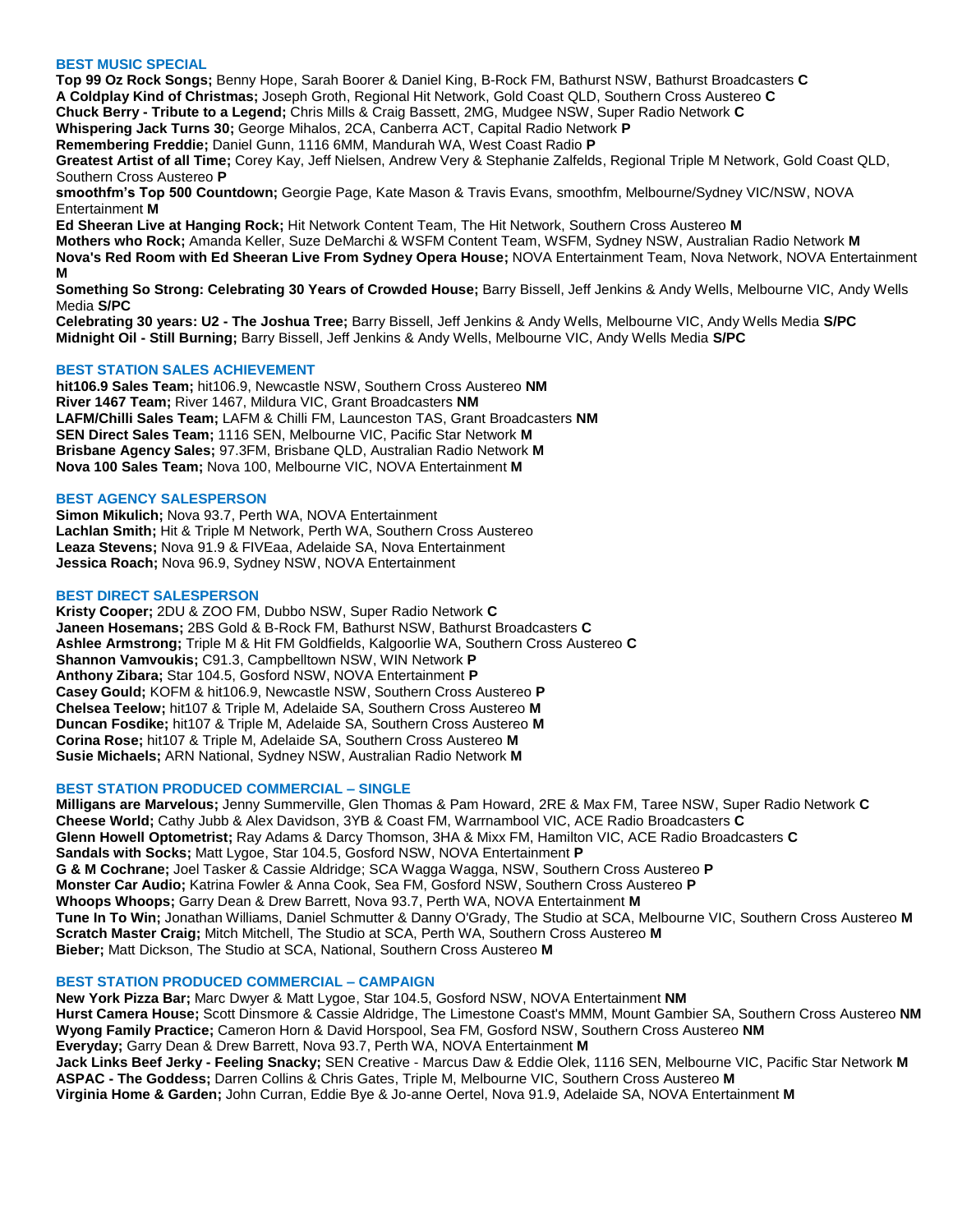### **BEST SALES PROMOTION**

**Record Store Day Vinyl Revival;** Andrew Andrews & Jenny Burrow, Real FM, Mudgee NSW, Super Radio Network **C hit93.5's Live Rent Free;** Peter Samios, Victoria Duncan, Jason Strozkiy & Juelz Jarry, hit93.5, Dubbo NSW, Southern Cross Austereo **C NXFM's Plane OB;** hit106.9 Promotions Team, hit106.9, Newcastle NSW, Southern Cross Austereo **P 92.7 Mix FM's Pie in a Pie;** 92.7 Mix FM Team, 92.7 Mix FM, Maroochydore QLD, EON Broadcasting **P Ryan & Tanya's Car Swap;** hit104.7 Promotions & Content Team, hit104.7, Canberra ACT, ARN/SCA **P 5 Seconds of Summer or 5 Seconds of Hummer;** Bree Tomasel, Daniel Gawned, Meredith Ryan & Rachael Hart, Sea FM, Gosford NSW, Southern Cross Austereo **P Jonesy & Amanda's Pie Hole;** Amanda Keller & Brendan Jones, WSFM Campaigns & WSFM Breakfast Team, WSFM, Sydney NSW,

Australian Radio Network **M**

**Vodafone Powers Nova;** NOVA Entertainment Sydney Team, Nova Network, Sydney NSW, NOVA Entertainment **M KIIS 101.1 20K in 20 Minutes on Chapel Street;** KIIS 101.1 Campaigns & Activations, Commercial & Content Teams, KIIS 101.1, Melbourne VIC, Australian Radio Network **M**

**Kyle & Jackie O's Make It Rain;** KIIS1065 Campaigns & Activations, Content & Commercial Teams, KIIS 1065, Sydney NSW, Australian Radio Network **M**

# **BEST MULTIMEDIA EXECUTION – SALES**

**Ryan & Tanya's Car Swap;** hit104.7 Promotions & Content Team, hit104.7, Canberra ACT, ARN/SCA **NM Aquasplash;** Bree Tomasel, Daniel Gawned & Emma Horn, Sea FM, Gosford NSW, Southern Cross Austereo **NM Clennett's Mitre 10 Rescue with Heart;** 107.3 Triple M Hobart Team, 107.3 Triple M, Hobart TAS, Southern Cross Austereo **NM Vodafone Powers Nova;** NOVA Entertainment Sydney Team, Nova 96.9, Sydney NSW, NOVA Entertainment **M Myer - Merrick VS Style;** The Studio Melbourne: Fran Portet & Sarah Grynberg, Triple M, Melbourne VIC, Southern Cross Austereo **M McDonald's Aussie Legends;** The Studio at SCA & Agency Sales Sydney, The Hit Network, Sydney NSW, Southern Cross Austereo **M Kyle & Jackie O's Bad Sweater Day;** Kyle Sandilands & Jackie Henderson, Network Activations, Commercial & Content Teams, KIIS Network, Australian Radio Network **M**

# **BEST MULTIMEDIA EXECUTION – STATION**

**Month of Me;** Dave Rabbetts, Julie Goodwin, Meea Duurland, Cassie Grentell & Shayne Sinclair, Star 104.5, Gosford NSW, NOVA Entertainment **NM**

**hit104.7 Skyfire 2017;** hit104.7 Promotions & Content Team, hit104.7, Canberra ACT, ARN/SCA **NM**

**The Wedding for Marriage Equality;** K rock Promotions & Content Team, K rock, Geelong VIC, Grant Broadcasters **NM Hit 100.9 #Doughbart;** Paul Hogan, Esther Woodhams & Bree Russell, hit100.9, Hobart TAS, Southern Cross Austereo **NM The Mup;** Fitzy & Wippa's Project Team, Nova 96.9, Sydney NSW, NOVA Entertainment **M**

**Ed Sheeran Live at Hanging Rock;** The Hit Network Team, The Hit Network, Southern Cross Austereo **M**

**RnB Fridays Live;** The Hit Network Team, The Hit Network, Southern Cross Austereo **M**

**Nova's Red Room with Ed Sheeran Live From Sydney Opera House;** Nova's Red Room Project Team, Nova Network, NOVA Entertainment **M**

**Kyle & Jackie O's Sydney Children's Hospital Toy Drive;** Kyle Sandilands & Jackie Henderson, KIIS 1065 Campaigns, Activations & Content Team, KIIS 1065, Sydney NSW, Australian Radio Network **M**

## **BEST STATION PROMOTION**

**4LG's 80th Birthday;** Brittany Austin, 4LG, Longreach QLD, Resonate Broadcasting **C**

**2BS 80th Birthday;** The 2BS Crew, 2BS Gold, Bathurst NSW, Bathurst Broadcasters **C**

**#BringTheLogiesToDubbo;** Chris Sewell, Juelz Jarry, Peter Samios, Justine Blacklock & Joel Scalzi, Star FM, Dubbo NSW, Southern Cross Austereo **C**

**The River Rat;** River 1467 Team, River 1467, Mildura VIC, Grant Broadcasters **C**

**2CA Piggy Bank;** Peter Davidson & Marc McCreadie, 2CA, Canberra ACT, Capital Radio Network **P**

**hit90.9 Sea FM Fertility Week;** hit90.9 Sea FM Team, Gold Coast QLD, Southern Cross Austereo **P**

**D-Grade Stars in the Remote Control Car;** Justin Williams, Toni Kipa, Simon Dawson & Matthew Fulton, 102.9 Hot Tomato, Gold Coast QLD, Hot Tomato **P**

**Ned & Josh And The Horse They Rode In On;** Ned Breward, Josh Torney, Kat Tibbits, Jesse Watkins & Jarred O'Brien, Hit FM, Bunbury WA, Southern Cross Austereo **P**

**Heidi, Will & Woody's Cosmo Campaign;** Heidi Anderson, Will McMahon & Woody Whitelaw, hit92.9, Perth WA, Southern Cross Austereo **M**

**Jo & Lehmo's Nude Food;** Gold 104.3 Product Team, Gold 104.3, Melbourne VIC, Australian Radio Network **M**

**The People's Cruise;** Hamish Blake & Andy Lee, The Hit Network, Southern Cross Austereo **M**

**RnB Fridays Live;** The Hit Network Team, The Hit Network, Southern Cross Austereo **M**